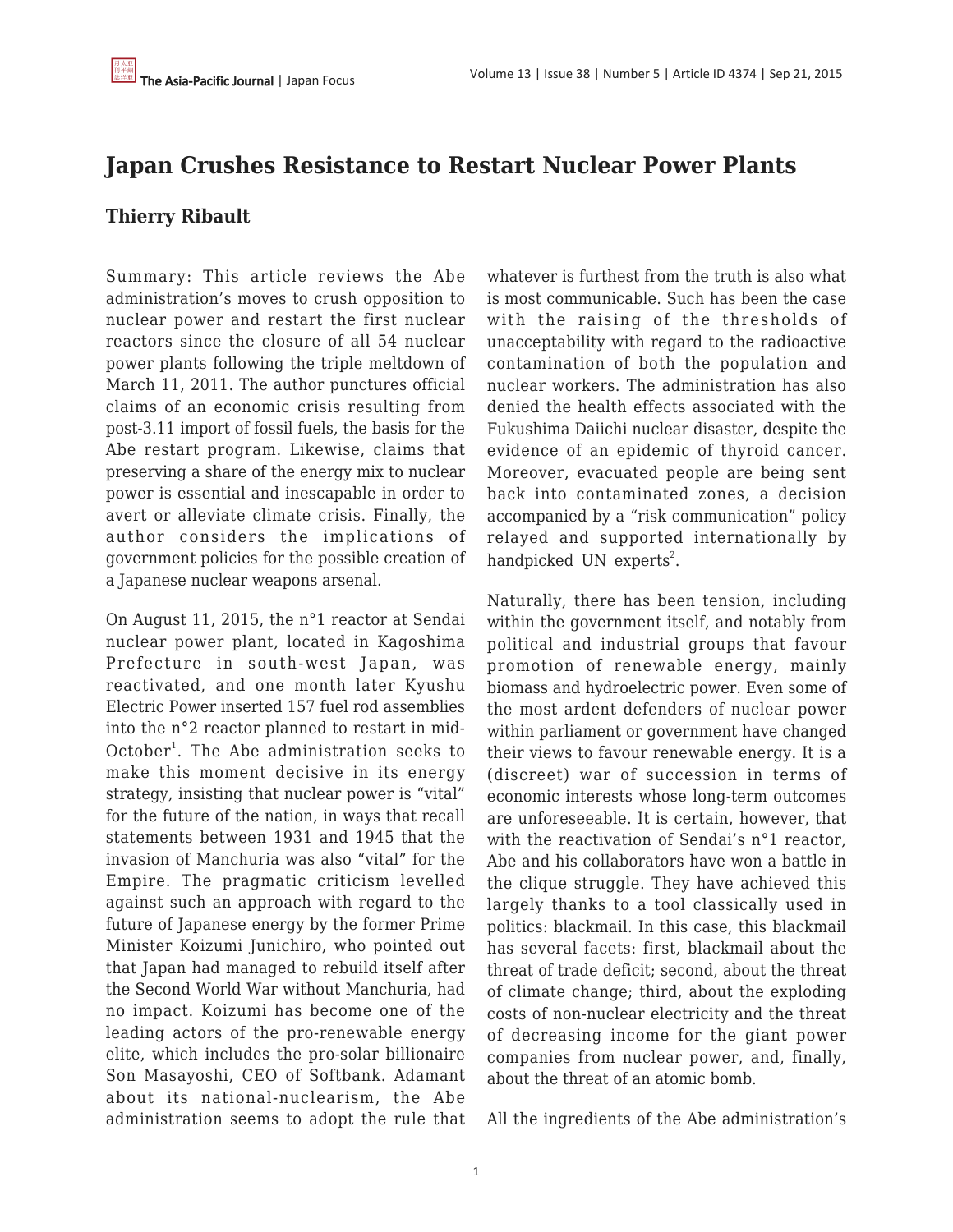approach to the power plants were actually fully elaborated in the following passage extracted from the Prime Minister's response at the plenary session of the House of Councilors in January 31, 2013: «The Policy established by the former administration to halt the operation of all nuclear power plants by the 2030's lacks a concrete basis and has engendered anxiety and distrust among the municipalities that have accepted nuclear facilities and cooperated with the national government's energy policies, the international community, industry, and the remainder of the Japanese people. Therefore we will carry out a zero-based review of their strategy for energy and the environment and will establish a responsible energy policy which also ensures a stable supply of energy and reduces energy  $costs.$ <sup>3</sup>

Thus, from the "zero-based review", to the energy cost reduction guarantee, the security connoted "stable supply", and the demagogic and manipulative argument according to which the Japanese people lost confidence and became anxious because "the policy established by the former administration to halt the operation of all nuclear power plants by the 2030's" lacked a "concrete basis", and not simply because of the explosion and the meltdown of three nuclear reactors that were supposed to be eternally safe, every single argument of the Abe administration is an inversion of the actual truth.

Let us examine in detail the content of each of these facets of the blackmail before drawing conclusions on the nature of the authoritarianism of the Abe administration on one hand, and the effectiveness of individual and collective action to fight this administration on the other.

### **1.The threat of trade deficit**

In 2013, for the first time in three decades, the Japanese balance of trade was in deficit by a total of 11.5 billion yen. 7 billion of this was attributed to the relocation of Japanese industries to other parts of Asia – not connected with the Fukushima disaster – and 4 billion to the additional cost of petrol and gas to produce energy no longer supplied by nuclear power plants. However, from April 2015, the balance of trade was once again in surplus, with petrol purchases dropping by 51%, petroleum products by 38%, and liquefied natural gas by 12%.<sup>4</sup> The following months were slightly negative, but the weaker yen policy of the Abe Administration (since December 2012) helped reassert the value of exports which substantially increased: in July 2015, the percent change from the same term in the preceding year was 7.6% for exports (of which machinery was 8%, electrical machinery 10.5%, transport equipment 10.4%), imports were -3.2% (of which -29% for mineral fuels), and the trade balnce was  $-72.2\%$ .<sup>5</sup>

Actually the growing share of imports of fossil fuels in the Japanese GDP is not new; indeed, it has been steady since the 1990s (Chart 1). The trend was halted in 2009, to restart in 2010, with a new peak in 2013 at a comparable level with that reached in 2008 (5.5%), but still lower than the levels reached during the oil shock of 1980 (6.6%). For petrol and coal, 2014 shows a reverse trend toward low levels, and even though we don't know what the future will be , according to METI, prices of liquefied natural gas could be halved between 2014 and 2015. The data made public for the first half of 2015 suggest an extension of the fall in fossil fuel imports against GDP to 3.9% (against 5.7% in 2014). Considering the trade balance in the first semester of the year, the 2015 trade deficit could be four times lower than that of 2014.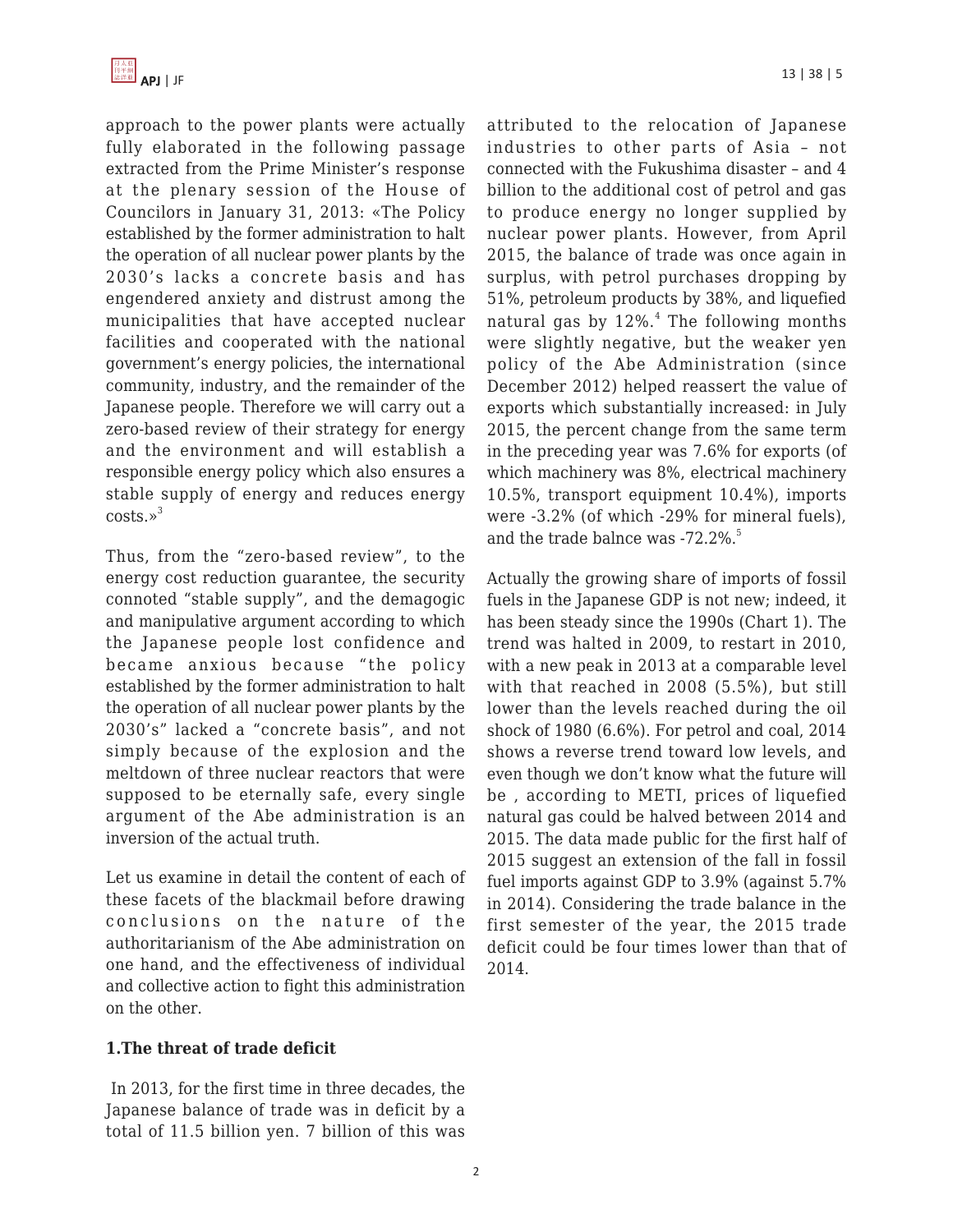



The results of a study by the energy economist Bernard Laponche in  $2014^6$  confirm that the claim of a relationship between the termination of nuclear power and expansion of the Japanese trade deficit is groundless. According to Laponche, if "the energy bill (net import of fossil fuels) truly increased 46% between 2010 and 2013, 6% of this hike is due to changes in the energy system, namely the fall of nuclear electricity production, while 40% is due to the rise in imported fuels, particularly petrol, whose rising international price was unrelated to the fall in nuclear power production in Japan" (p.61).

Our first conclusion then is the following: Stopping the use of nuclear power in the wake of the Fukushima disaster did not have the expected disastrous impact on the Japanese balance of trade, and the loudly proclaimed "wealth drain" did not occur.

#### **2.The threat of climate change**

Since 2007-08, the intensity of Japanese GDP in carbon dioxide has been 1.8 to 2 times higher than in France, compared with 1.2 times during the 1970's (Chart. 2). In the long run, this intensity has been falling in both countries, with some temporary reverses. This was the case in 1973, 1984, 1994, 1998, 2003, 2008, 2010, 2011 and 2012 in Japan, and in 1973, 1976, 1991, 1996, 1998 and 2003 in France. In Japan, CO2 intensity resumed its long-term fall in 2013 and 2014. Thus, this was not Japan's first re-intensification in carbon dioxide emissions, and the shut down of nuclear power was just one element affecting a long term trajectory of declining CO2 intensity.



On the other hand, with few brief exceptions, the absolute value of CO2 emissions has not stopped increasing in Japan since the 1950s (Chart 3). Not until 2009, right after the 2008 "Lehman shock," did a significant decrease occur, before recovering to cruising speed in 2010. A new peak was reached in 2012, before the fall in 2013 and 2014.

In France, for more than the last three decades, the absolute level of carbon dioxide emissions remained roughly constant, even higher than the level reached at the end of the 1950s, while the intensity of carbon in GDP fell steadily from 1974.

Thus, if the oil shocks did tend to slow down CO2 emissions in the short run, in countries like Japan and France where production is highly energy intensive, the nuclear shock did keep total emissions, in absolute value, on a quasi-continuous ascending curve, despite promises to reduce emissions in both countries on the basis of nuclear power in a world threatened by global warming.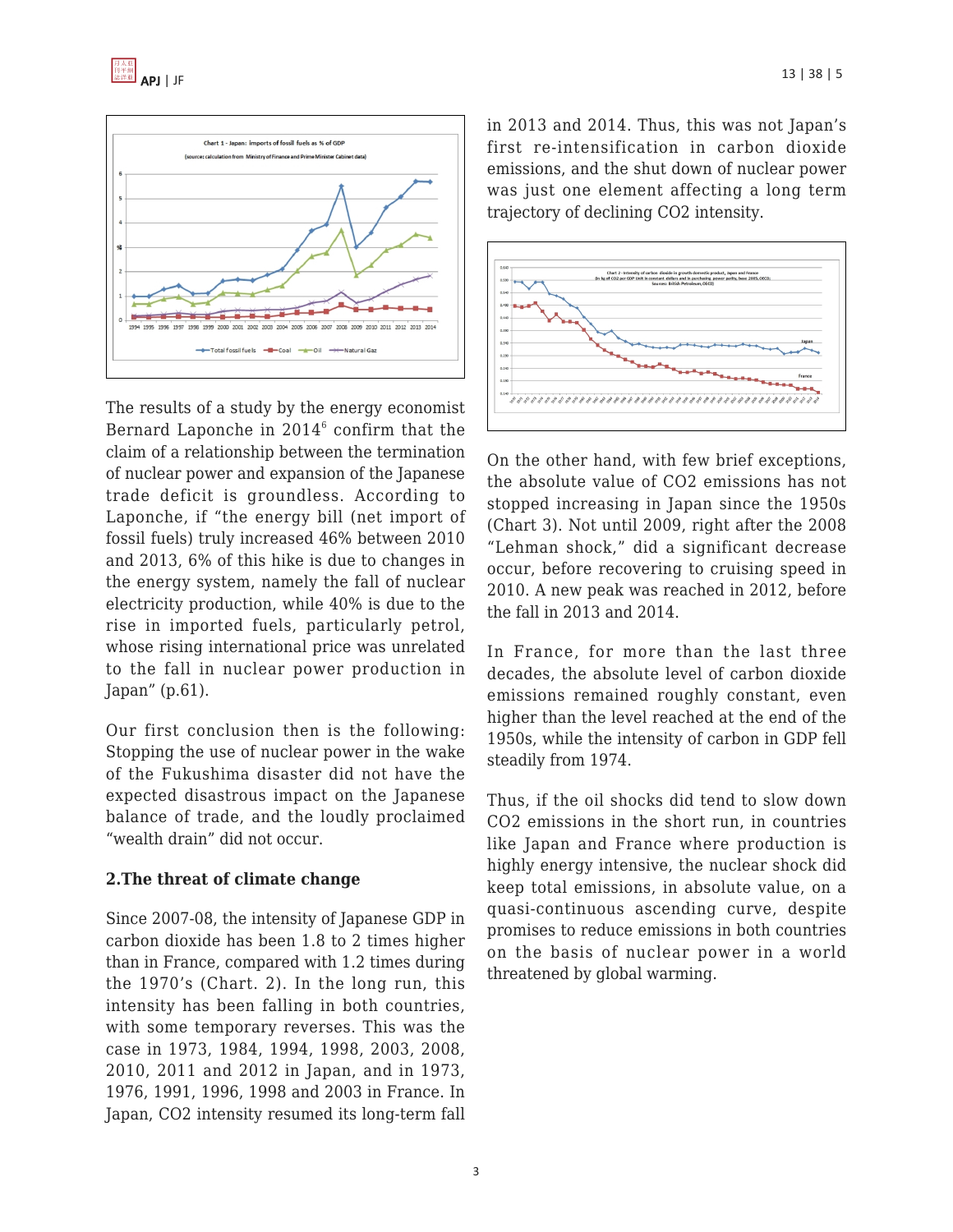



Despite a significant increase in the use of fossil fuels, the total amount of CO2 emissions in Japan did not increase after the Fukushima disaster at the speed estimated by experts and by ardent nuclear defenders: energy savings kicking in, compensating for 28% of the nuclear electricity fall between 2011 and 2014, and the increased use of renewable energy are the two main factors behind this development. Thus, although coal and oil consumption rose after 2010, they did not reach pre-2008 crisis levels. CO2 emissions in Japan, of which 40% are related to the production of electricity, maintained an identical trajectory before and after the Fukushima disaster. And, from 2012, they returned to their 2002–2008 level, that is about 1.4 billion tonnes of CO2.

The disaster did not therefore precipitate Japan into a sudden and unstoppable increase in carbon dioxide emissions; rather it reinforced the upward trend experienced prior to the disaster, from the period of "recovery" that followed the 2008 crisis.



To sum up, the fall in the share of nuclear

power in total electricity production in Japan in 2011 (12%) and 2012 (1%), did not lead to a proportional rise in carbon dioxide emissions (Chart 4). On the contrary, during the recent period, a drop in CO2 emissions has been observed: 0.9% in 2013, 3.1% in 2014. Finally, it can be noted that the increase in Japanese nuclear power plants between the 1960s and the 1970s coincided with one of the largest increases in CO2 emissions in the country – the volume increasing by 2.4 times between 1965 and 1973 against 1.3 times between 1973 and 2014. Several periods will follow where the growth of the nuclear power share into electricity production will go with the growth of CO2 emissions, particularly 1974-1978, 1982-1984, 1990-1997, 1999-2001, 2003-2006 and 2007-2008.

Therefore, our second conclusion is that, in the long term, the development of nuclear power never halted the almost uninterrupted increase in Japanese carbon emissions. In an economic system founded on a double energy dependency, the growth in both nuclear power's share of electricity production and CO2 emissions may run in parallel and articulate with each other rather than the opposite, contrary to what one might anticipate.

#### **3. The threat of exploding prices and costs of non-nuclear electricity**

Between 2009 and 2014, electricity prices for Japanese households and small and medium size enterprises, and for big companies rose respectively by 24.4% and 35.6% (table 1). This increase has been presented by the government as a second disaster following the triple earthquake, tsunami and nuclear meltdown of March 2011. However, once again, to impute such price increases to the nuclear power stoppage is to forget the past, since the price levels reached in the early 1990's were equivalent to current levels which are being touted as a "record". It also involves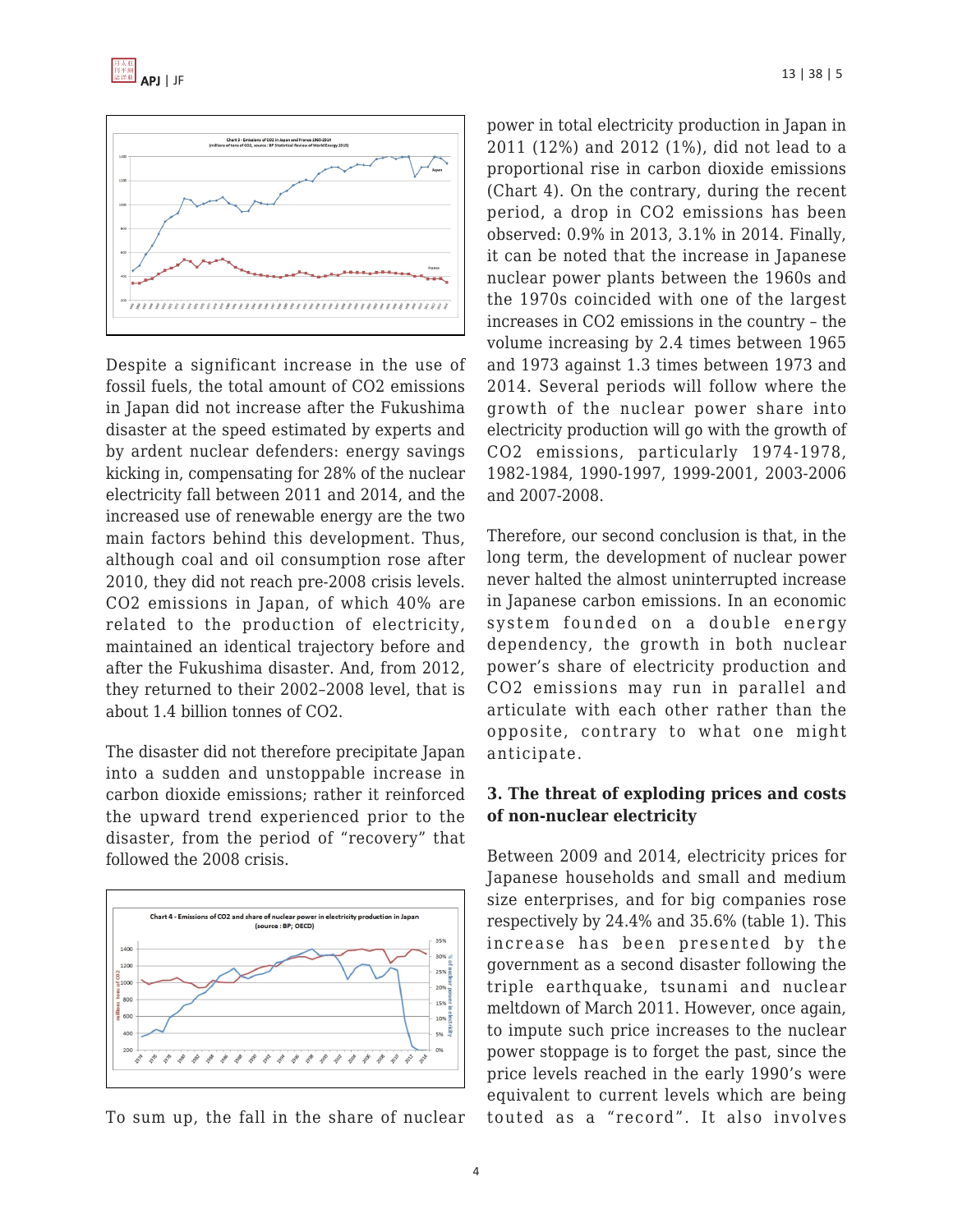

correlating in an unsound way the rise in electricity prices and the nuclear power stoppage while, when viewed in comparison with France, where the share of nuclear power in electricity production is between 75% and 77%, a country giving priority to nuclear power is also put at risk of high electricity price hikes: between 2009 and 2014 electricity prices in France grew respectively 44.6% for households and small and medium size enterprises, and 40% for big companies, that is, a greater increase than in Japan.

### **Table 1 – Comparative prices of electricity in current €/kWh including VAT**

|                                 | <b>Households</b><br>and SME |  | Large<br>entreprises |                            |
|---------------------------------|------------------------------|--|----------------------|----------------------------|
|                                 |                              |  |                      | Japan France Japan France* |
| 2009                            | $14.89$ $12.10$              |  | $10.10$ 6.50         |                            |
| 2014                            | 18.53 17.50                  |  | 13.70 9.10           |                            |
| Growth<br>2009-2014 24.4% 44.6% |                              |  | 35.6% 40.0%          |                            |

**(sources: [METI,](http://www.meti.go.jp/press/2015/07/20150714001/20150714001.html) Eurostat ([1](http://ec.europa.eu/eurostat/statistics-explained/images/1/18/Half-yearly_electricity_and_gas_prices,_second_half_of_year,_2009-2011_(EUR_per_kWh)-fr.png)) et [\(2\)](http://ec.europa.eu/eurostat/statistics-explained/images/6/6e/Half-yearly_electricity_and_gas_prices,_second_half_of_year,_2012–14_(EUR_per_kWh)_YB15.png))**

#### **\* excluding VAT**

According to the projection released by Japan's Ministry of Industry in April 2015, nuclear power will be produced at a cost of 10.1 yen per kilowatt-hour in 2030 against 8.9 yen in 2011. This will make nuclear energy the least expensive source of energy compared to coal (12.2 yen), gas (13.4 yen) and renewable energy (solar: between 12.7 and 15.5 yen; wind: between  $13.9$  and  $21.9$  yen). $^7$  The estimate of the cost of nuclear energy takes into account compensation for accidents, aid to local governments and costs related to the security of nuclear plants. The costs incurred by a nuclear accident have been greatly reduced by government experts to take into account the introduction of security standards that are much stricter and more reliable than those in place before the Fukushima disaster. According to their calculations, the authorities have thus halved the likelihood of a major accident.

Moreover, the estimated cost of the nuclear kilowatt-hour is based on the statements of investors in security made by electricity companies. However, shortly after publication of the figures, these companies revealed that their actual expenses would be two and a half times higher than those declared 30 months earlier and would reach at least 2.4 trillion ven.<sup>8</sup>

Yet it is on the basis of these cost estimates that the Japanese "energy mix" for electricity production by 2030 was defined in April: 20% to 22% for nuclear power – which implies either overturning the existing rule on shutting down reactors after 40 years of use or the building of new reactors – and 22% to 24% for renewable energy.<sup>9</sup>

As we will see below, by making the energy issue a security issue, the government legitimizes the preservation of a large share of nuclear power in Japan's energy mix. Particularly it allows justification of an arbitrary increase in the energy self-sufficiency rate from 6% now to 24% in fiscal 2030. Since this energy self-sufficiency rate is structurally defined as the share of renewables and of nuclear energies in the total primary energy supply, reaching the 24% target means, mechanically, to increase the share of nuclear power to 11% of total primary energy supply, with the balance (13%) coming from renewables largely insufficient to compensate by themselves for the decrease of fossil fuels. In other words, the self-sufficiency rate target is nothing but a tailored-made guarantee that nuclear power will be assured a substantial share in the Japanese energy mix for the coming decades. Abe's renewable energies policy appears to be simply a back up to legitimize this necessity under the cover of «clean» energy to save the climate, and «independant» energy to save the nation's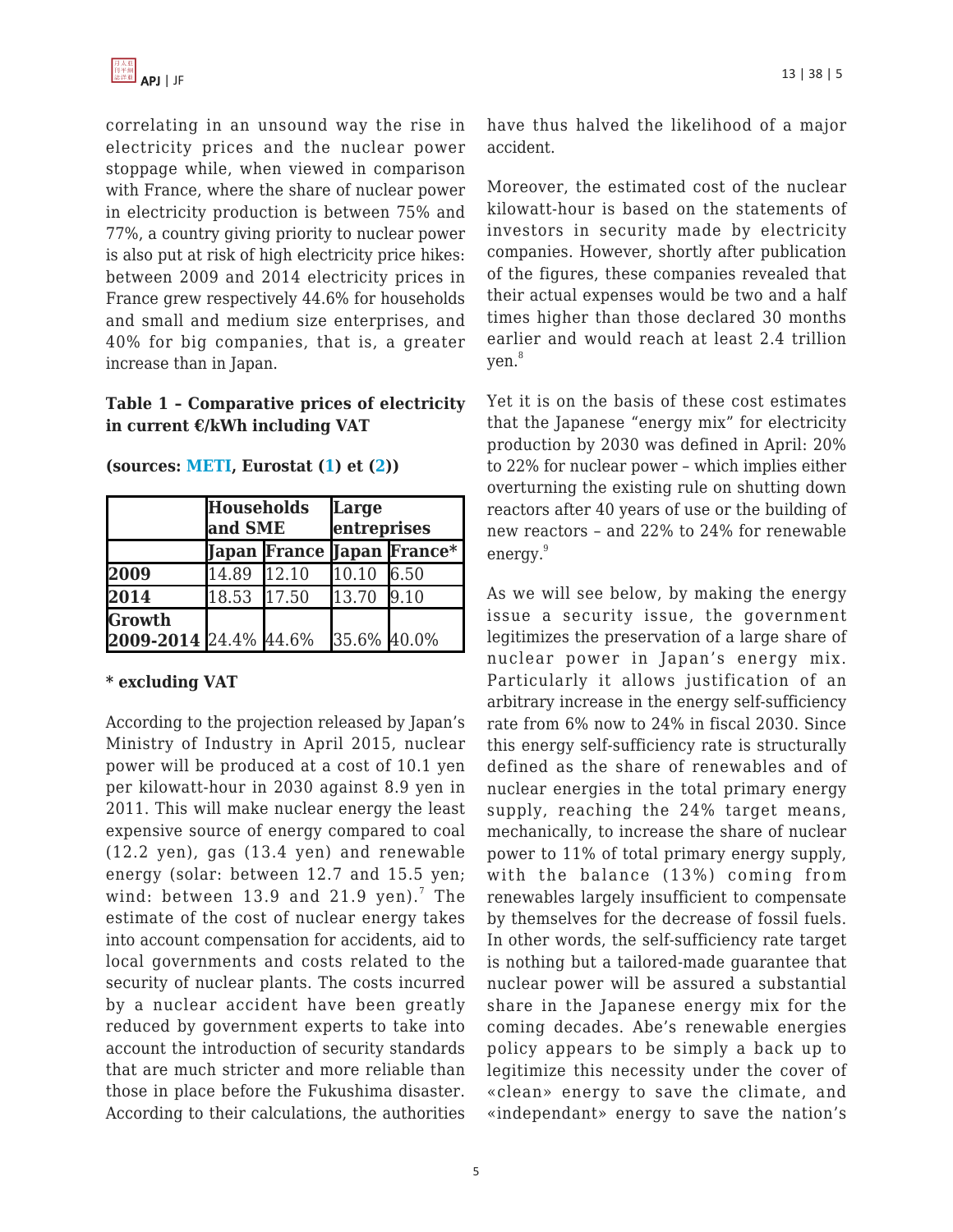sovereignty from foreign fossil fuels providers.

According to a study by the Mitsubishi Research Institute conducted in December 2014 for the Ministry of Environment, by 2030, approximately 31% of Japan's electricity production could be generated in the form of renewable energy, including solar, wind, geothermal and hydroelectric power, as opposed to approximately 2% in 2013 (excluding large hydro)<sup>10</sup>. The Ministry considers that the guaranteed feed-in tariffs of renewable energy could drop sharply and be maintained, even with a significant production of renewable energy, to a level below that estimated by METI. Moreover, the substitution of renewable energy for fossil fuels could save between 11 and 25 trillion yen by 2030. However, during the development of its energy plan, METI neither took these figures nor studies into account; their findings have also gone unheeded.<sup>11</sup>

Thus, our third conclusion: first, there is no correlation between the rise in electricity prices and the nuclear power stoppage; second, the cost estimates of the different energy sources made by the Japanese government have been arbitrarily distorted to make a false case for the economics of nuclear power.

## **4. The threat of decreased income from nuclear power**

In addition to its unconditional support for the reactivation of nuclear power plants, the Ministry of Economy, Trade and Industry (METI) is moving to cut back on subsidies to local governments with idle nuclear plants.

Under the current system, local governments receive grants whose amounts depend on the operational performance of their reactors during the two preceding fiscal years. From 2013, municipalities have received grants based on an across the board deemed operational rate of 81% while all reactors were suspended for safety inspections in the wake of full operational rate except for the regular inspection period once every 13 months. Starting in 2016, the reference period will be reduced to one and a half years. Unless the reactors concerned are reactivated, the operational rate will be reduced to the rate before the March 11, 2011 disaster; that is, 70% on average. According to METI, this adjustment whose goal is clearly to press for reactivation, is "aimed at ensuring fairness" with regard to municipalities which have already reactivated their nuclear reactors.

Consequently, in municipalities such as Mihama in Fukui prefecture – at the heart of what is referred to as the "Nuclear Ginza" – where 40% of tax revenues are attributable to nuclear power and where subsidies will be halved owing to the dismantling of several reactors – politicians are under pressure to support the reactivation of reactors in their territory.

### **5. The (real) threat of atomic bombs**

Owing to the fact that its nuclear fuel recycling programme has shut down and its plutonium stockpile accumulation continues to cause international concern, Japan has been under "pressure" – to the extent possible – to use its fuel reserves in its reactors. Thus, US Under Secretary of State for Arms Control and International Security, Rose Gottemoeller, recently told journalists that Japan should complete its pending fuel recycling programme and burn plutonium as a fuel called MOX in its reactors: "If there is going to be a plutonium reprocessing program, the flip side of it is that there has to be a very vigorous MOX program and that the MOX actually has to be burned in power plants. "<sup>12</sup>

The question remains, however, whether Japan can restart the 18 reactors needed to burn the plutonium it holds, and specifically whether the Rokkasho reprocessing plant can actually start up.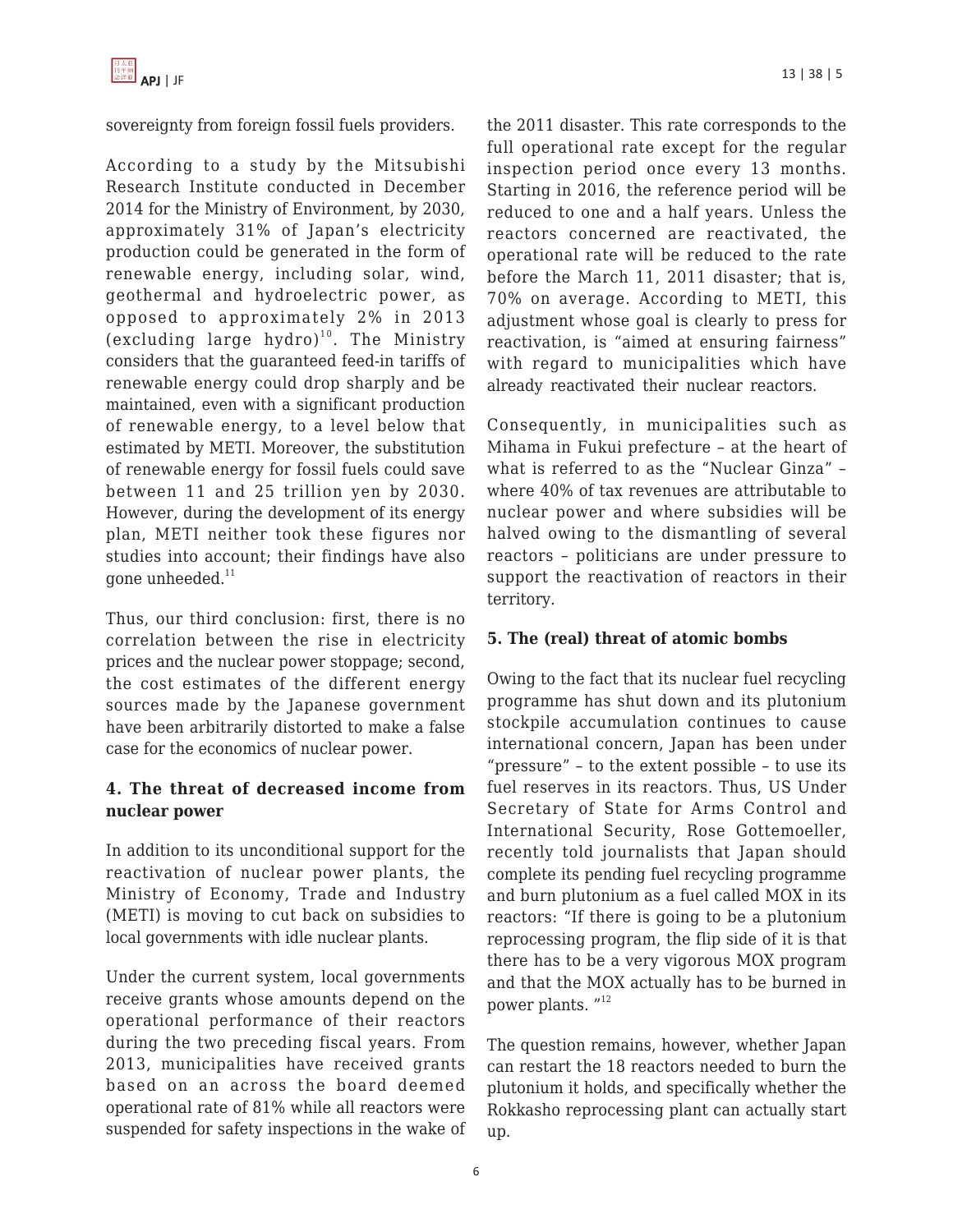

The desire to guarantee legitimacy to the existence of a centre for storage, plutonium extraction and reprocessing and MOX production at Rokkasho, located in northern Japan, is not new. Indeed, this reprocessing chain, built in partnership with AREVA from 1993, has never become operational and its fuel storage capacity will soon be saturated: 2834 tonnes of fuel are now in the factory's pools, 90% of the available capacity on the site. Using Rokkasho's infrastructure is the sole action that could guarantee the sustainability of this 20 billion euro gem whose dismantling costs are estimated at an additional 80 billion euros. This is taking place within a context in which there is a sharp decline in Japanese demand for plutonium used in breeder reactors (the Monju reactor has experienced a series of accidents and has produced electricity for only one hour over the last 20 years) and for MOX in conventional reactors.

Japan currently holds 157 tonnes of plutonium, of which 100 tonnes are located in nuclear power plants. The remaining 57 tonnes have been shipped to reprocessing plants and 45 tonnes have been separated (35 tonnes are stored in France and the UK). These can make 5000 nuclear bombs. Rokkasho's reprocessing capacity could enable the annual production of eight tons of separated plutonium, sufficient to make 1000 atomic bombs.

The question that nobody asks, but that we believe requires attention is thus: beyond its civilian use, does Japan intend to make a noncivilian use of its plutonium reprocessing and production plant?

The amendment to the "Atomic Energy Basic Law" that was quietly passed on June 20 2012 stated that, henceforth, "the nuclear energy policy of Japan has to contribute to national security", sheds light on this issue. Further light is shed by the more recent vote on security laws, extending the possibility for intervention of self-defense forces in conflicts abroad in the name of strengthening the Japan–US alliance in matters of security. Defense minister Gen Nakatani thus recently acknowledged that these laws paved the way for a "theoretical possibility" for Japan to transport nuclear weapons during logistical operations. However, he reiterated that the country would not engage in this type of intervention given the "non-nuclear principles" to which Japan has been committed. $^{13}$ 

We noted, in a paper written in October 2012, that: "this new context is not characterized by Japan's technological capacity to build a nuclear weapon within a limited period, but rather by the fact that, drawing on the opportunity for the reform of its Nuclear Regulation Authority in the wake of the Fukushima disaster, Japan is establishing a legal framework adequate for the recognition and activation of such capacity. The next step could be a reform of Article 9 of the constitution, consistent with the bigger political role that the United States intends to see Japan play in Asia, notably with regard to China. Although the development of Japanese military nuclear reactors is only a mere potentiality, it provides a strong argument to its neighbors who also aspire to "nuclear sovereignty", resulting in the escalated accumulation of nuclear weapons." 14

Three years later, it is no longer necessary to evoke the likely scenario. Indeed, the Japanese constitution has been revised by Abe administration fiat challenging the pacifist stance on which Article 9 was premised. The considerable resistance to this revision has had little impact on the political regime that some do not hesitate to describe as a "dictatorship".

According to Hasebe Yasuo of Waseda University, one of the three constitutional experts invited in June by the Japanese parliament to speak on the constitutionality of security laws, the latter "undermine legal stability". Hasebe also pointed out that, "There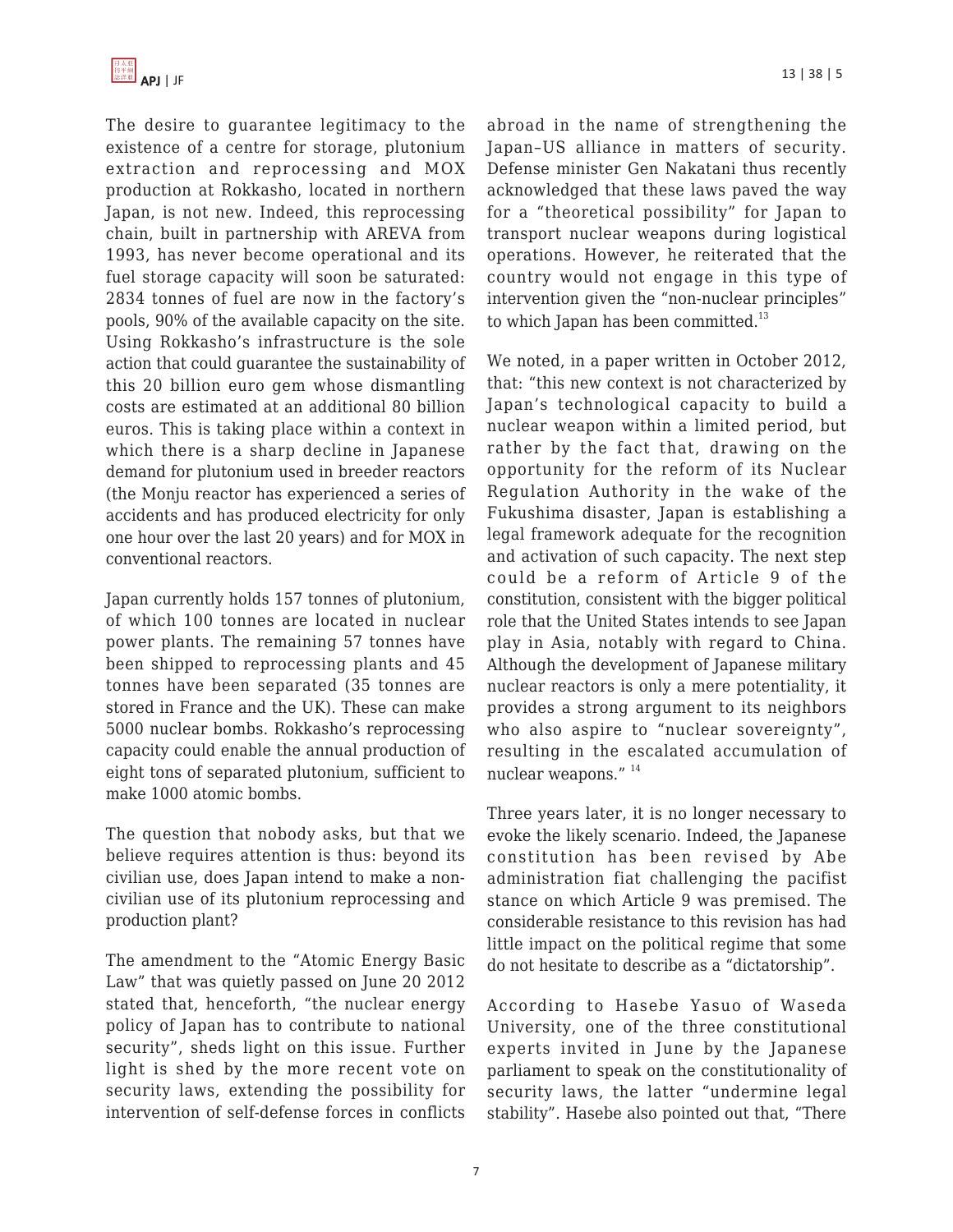is this enormous distance that is hardly understandable from a commonsense point of view between the words and terms in the security bills that are seemingly limiting the conditions for use of force."

He also questioned the remarks made by the Vice President of the Liberal Democratic Party, Masahiro Komura that "constitutional scholars never fail to stick to the words in Article 9 of the Constitution". "Does this mean", asked Hasebe, "that Mr. Komura is going to say that he wants to wield political power without sticking to the Constitution? That is fairly scary."<sup>15</sup>

Reacting to a formulation in the safety laws which states that "the intentions, capability and scale of the agressor will be taken into comprehensive consideration before a decision is made over whether to allow for use of force" Kobayashi Setsu of Keio University, another constitutional expert, noted that "essentially, the statement is urging the public to give carte blanche to the government over the operation of the military by leaving everything to chance. It is the idea of a dictatorship."

This seems to have been unwittingly confirmed by Nishi Osamu, an expert from Komazawa University and member of the group of private advisers to the Prime Minister who contributed to the formulation of the security laws. Nishi argued that "there is no small number of people who deem the bills to be constitutional", adding that "Constitutional debate is not about deciding something by majority vote."

A group of Japanese parliamentarians recently revealed that even before debate on the details of the security bills inside the ruling coalition took place, meetings were held in December 2014 in the United States between Japanese representatives and US military forces in which Kawano Katsutoshi, chief of staff of the Self-Defense Forces Joint Staff, stated that "the new security legislation would be ready by the summer of 2015" and that the construction of a new military base to replace U.S Marine Corps Air Station Futenma in Okinawa Prefecture was considered under "a positive view." <sup>16</sup>

Thus, our fifth conclusion is that the articulation between civil nuclear power and military nuclear power sheds some light on why, with 53% of Japanese opposing the security laws, $17$  these laws were nonetheless passed into law, and why, with 57% against reactivation of the Sendai nuclear plant,  $18$ reactor n°1 has nonetheless been reactivated.

### **Conclusion**

It is therefore under the banner of blackmail that the Abe administration has reactivated the n°1 reactor at Sendai nuclear power plant. In Japan as elsewhere, by trying so much to present nuclear power as the Swiss army knife of all good public energy policy – anti-CO2 emissions and anti-global warming, antiincreases in electricity prices and costs hikes, anti-trade balance disequilibrium and antienergy dependency – planners refuse to adapt reality to the truth, willfully choosing to shape the latter on the image of the former, constantly presented as immutable in order to ensure full exercise of authority. In so doing, they submit everyone to the tyranny of threats.

"We need the security bills to avert war", $19$  Abe declared in front of the hibakusha – the victims of Hiroshima and Nagasaki in August. This is just one additional element in the national operation to secure – through fraudulent means as well as by threatening violence – and with the consent of victims, renunciation of all forms of personal or collective action that could thwart the state's authoritarianism.

In his speech on August 6 on the occasion of the ceremony commemorating the  $70<sup>th</sup>$ anniversary of the Hiroshima atomic bombing –for the first time since his ascension to power – Prime Minister Abe made no mention of the "three non-nuclear principles" that ban the production, possession and import of nuclear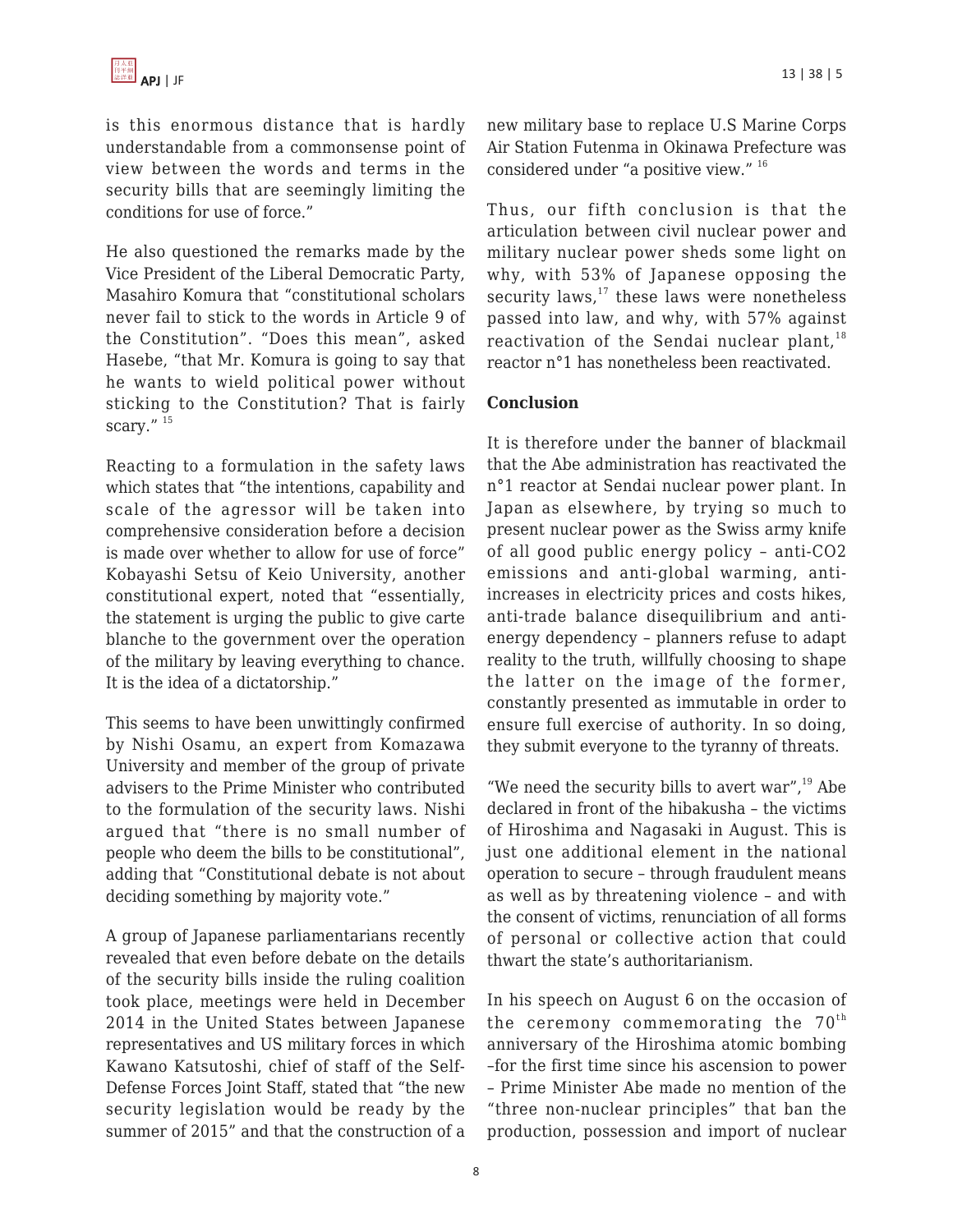weapons into Japanese territory.

While representatives of citizens' associations and bomb victims have expressed their "hope that this year will not become a turning point towards war", others have not failed to draw attention to their "hope for the realisation of a world free of nuclear weapons."<sup>20</sup>

It is questionable, however, whether such "hopes", like those of the 160 Satsumasendaï demonstrators who opposed the reactivation of reactor n°1 – supported on the occasion by former Prime Minister Kan Naoto, a convert to anti-nuclearism since 2011 – and those of the valiant owners of the five cars which momentarily blocked the entrance to the power plant, have the ability to significantly alter the political orientations we have outlined above.

In an interview on "the state of urgency and legitimate defence" that took place a year after the Chernobyl disaster, Günther Anders raised an interesting question: "what lies at the core of hope? Is it the belief that things will get better?" His response is as true today as it was then: "we must not raise hope, we must prevent it. For no one acts through hope. All those who hope abandon improvement to another entity."21

The time has come to speak of reprehensible actions in the nuclear field, and having hope will no longer be an alibi. In the atomic age, hope ceased to be virtuous. If to struggle is to have eyes open, it is not hope which can sustain the ability to resist in a padlocked situation, but the right to exercise legitimate self-defense against nuclear violence.

Hope tends to be "synonymous with cowardice" and it is from their intimate knowledge of this identity that nuclear blackmailers derive their force. For as long as their opponents remain hopeful, they will remain frighteningly harmless.

**Thierry Ribault** is a researcher at CNRS, the French National Centre for Scientific Research (Clersé laboratory - Lille1 University). He is the co-author (with Nadine Ribault) of [Les](http://www.bldd.fr/Store/ProductDetail.asp?Editeur=NUI&action=search&ShowNew=False&pagenumber=2&CodeEAN13=9782910386405) [sanctuaires de l'abîme – Chronique du désastre](http://www.bldd.fr/Store/ProductDetail.asp?Editeur=NUI&action=search&ShowNew=False&pagenumber=2&CodeEAN13=9782910386405) [de Fukushima](http://www.bldd.fr/Store/ProductDetail.asp?Editeur=NUI&action=search&ShowNew=False&pagenumber=2&CodeEAN13=9782910386405), Edited by Les Éditions de l'Encyclopédie des nuisances, Paris, 2012.

Recommended citation: Thierry Ribault, "Japan Crushes Resistance to Restart Nuclear Power Plants", The Asia-Pacific Journal, Vol. 13, Issue 37, No. 5, September 14, 2015.

## **Related articles**

- Nadine Ribault and Thierry Ribault, [The](https://apjjf.org/-Thierry-Ribault/3834/article.html) ['Bright Future' of Japan's Nuclear Industry](https://apjjf.org/-Thierry-Ribault/3834/article.html)
- Andrew DeWit and Sven Saaler, [Political and](https://apjjf.org/-Andrew-DeWit/3525) [Policy Repercussions of Japan's Nuclear and](https://apjjf.org/-Andrew-DeWit/3525) [Natural Disasters in Germany](https://apjjf.org/-Andrew-DeWit/3525)
- Sawada Shoji, [Scientists and Research on the](https://apjjf.org/-Sawada-Shoji/3952/article.html) [Effects of Radiation Exposure: From Hiroshima](https://apjjf.org/-Sawada-Shoji/3952/article.html) [to Fukushima](https://apjjf.org/-Sawada-Shoji/3952/article.html)
- Andrew DeWit, [Can Abenomics Cope With](https://apjjf.org/-Andrew-DeWit/4016) [Environmental Disaster?](https://apjjf.org/-Andrew-DeWit/4016)

## **Notes**

# <sup>1</sup> [Mainichi, September 11 2015.](http://mainichi.jp/english/english/newsselect/news/20150911p2g00m0dm004000c.html)

 $2$  While, unofficially, the radiation exposure limit has been raised for the population, contaminated zones under 20 mSv a year having been progressively reopened to the public since April 2011, the last being the town of Nahara in Fukushima Prefecture where 7,400 residents have been "allowed"to return home permanently in early August [\(Asahi, June](http://ajw.asahi.com/article/0311disaster/fukushima/AJ201506170090) [17 2015\)](http://ajw.asahi.com/article/0311disaster/fukushima/AJ201506170090), Japanese nuclear plant workers will officially also "be allowed to be exposed" to more than twice the current level of radiation in emergency situations, according to the Nuclear Regulation Authority's Radiation Council. The radiation council announced in a report released July 30, that their radiation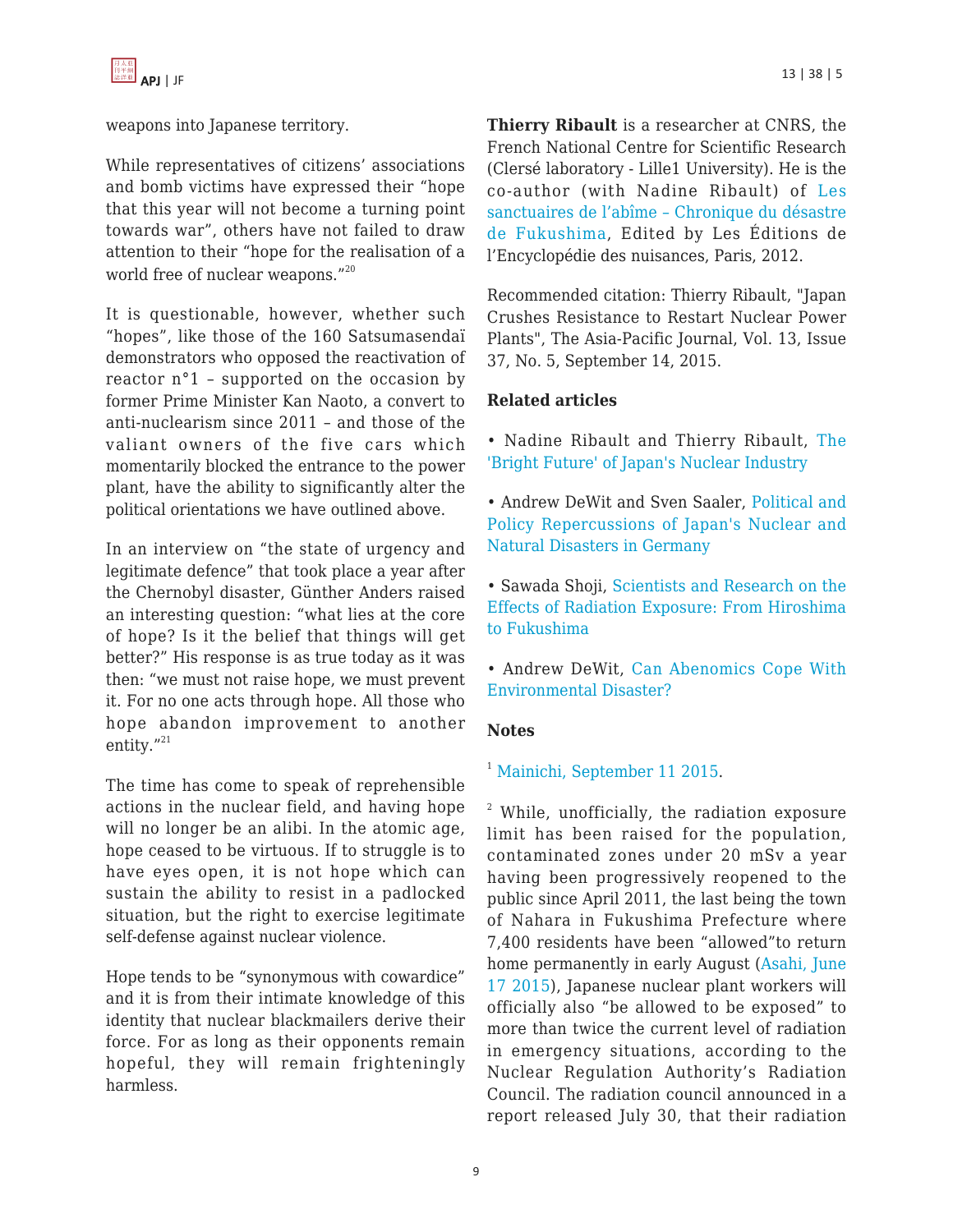exposure limit will be raised from the current 100 mSv to 250 mSv in emergencies ([Mainichi,](http://mainichi.jp/english/english/newsselect/news/20150630p2a00m0na018000c.html) [June 17 2015\)](http://mainichi.jp/english/english/newsselect/news/20150630p2a00m0na018000c.html).

As for risk communication, it is defined by UNSCEAR experts as the «interactive exchange of information and opinions concerning risks» (p.15). More precisely: "Risk communication isa key component of the risk analysis process, and is linked closely to risk assessment and risk management. Proactive risk communication, coupled with public involvement in the remedial process, is critical to the success of any remedial activity. Addressing public health concerns is a major communication challenge. The building blocks of an effective risk communication strategy are trust, transparency, ethics, technical accuracy, values, credibility and expression of caring. Different types of messages may be more – or less – suitable for different audiences (e.g. the general public, policy-makers, decision-makers, the mass media). Fears and perceptions need to be addressed – even if they are not commensurate with the actual risks. It is of utmost importance to prevent reactions that themselves carry risk (such as selfadministration of potassium iodide), to allay unnecessary fears (such as avoidance of breastfeeding because of health fears), and to promote healthy coping mechanisms (such as social solidarity)" (Health risk assessment from the nuclear accident after the 2011 Great East Japan Earthquake and Tsunami based on a preliminary dose estimation, World Health Organization 2013, p.87.) In practical terms, risk communication policy in the Fukushima context consists in educating people to the nuclear culture and to encourage everyone to get used to a contaminated environment through educational workshops on radioactivity and cancer at schools, the dissemination of handbooks teaching how to manage life in a contaminated environment, and TV commercial campaigns on the virtues of fresh products from the contaminated areas.

As for the health effects of the Fukushima disaster, while experts from the UN Scientific Committee on the Effects of Atomic Radiation (UNSCEAR) have been emphasizing since March 2011 that in Fukushima as in Chernobyl, the social and psychological impacts on health would be greater than the direct effects of radiation, they have also been asserting that "Radiation exposure following the nuclear accident at Fukushima-Daiichi did not cause any immediate health effects"and that "It is unlikely to be able to attribute any health effects in the future among the general public and the vast majority of workers" as was concluded during the [60th session](http://www.unep.org/NewsCentre/default.aspx?DocumentID=2716&ArticleID=9518#sthash.exGWznT4.dpuf) of the Vienna-based UNSCEAR, on May 2013. A more recent report from IAEA reaffirmed the same stance, asserting that, "Because the reported thyroid doses attributable to the accident were generally low, an increase in childhood thyroid cancer attributable to the accident is unlikely" (…) "However, uncertainties remain concerning the thyroid equivalent doses incurred by children immediately after the accident". According to the report, those uncertainties are largely due to a lack of reliable personal radiation monitoring data immediately after the disaster started, when radioactive iodine and other radioactive materials were spewed into the environment (Japan Times September  $1<sup>st</sup>$  $1<sup>st</sup>$  $1<sup>st</sup>$ [2015](http://www.japantimes.co.jp/news/2015/09/01/national/science-healt…cers-unlikely-rise-extent-radiation-exposure-unclear/#.VfauSigQDKE)).

Echoing such prophecy and uncertainty based science, the Fukushima Medical University Health Survey identified 98 residents 18 years old and younger diagnosed with thyroid cancer and 14 others diagnosed with possible thyroid cancer, but asserts that no causality relation with the Fukushima accident can be e[st](http://mainichi.jp/english/english/newsselect/news/20150901p2a00m0na002000c.html)ablished (Mainichi, September  $1<sup>st</sup>$  [2015](http://mainichi.jp/english/english/newsselect/news/20150901p2a00m0na002000c.html)). A child in Fukushima Prefecture has been diagnosed with thyroid cancer in the latest health survey, which began in April 2014, and seven others are also suspected of having thyroid cancer but have not received a definitive diagnosis. They all tested negative in the first survey. "Despite the new results, I